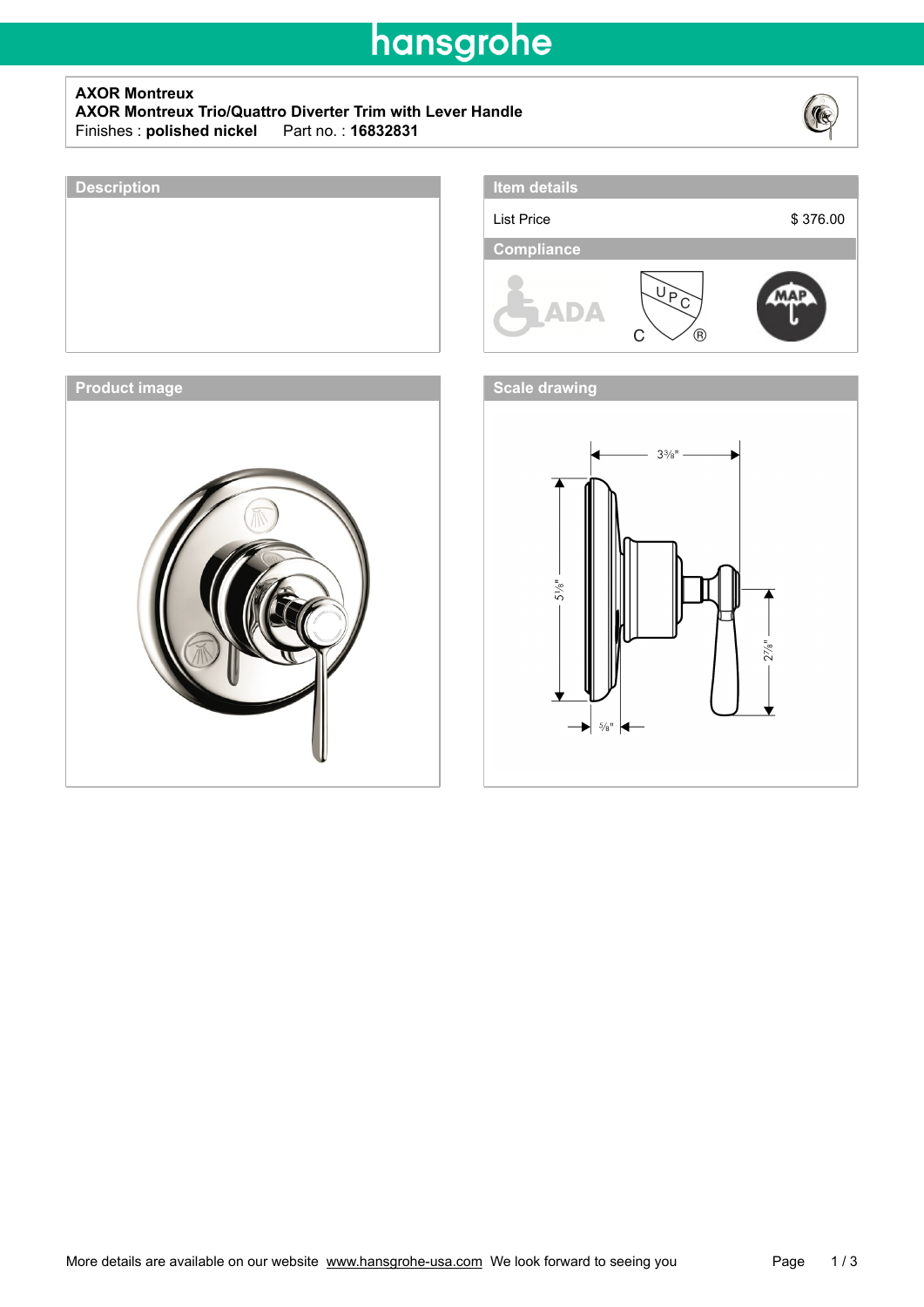### hansgrohe

#### **AXOR Montreux AXOR Montreux Trio/Quattro Diverter Trim with Lever Handle**  $Finishes:$  **polished nickel**



**Exploded drawing**

Year of production: **06/09 - 12/16**